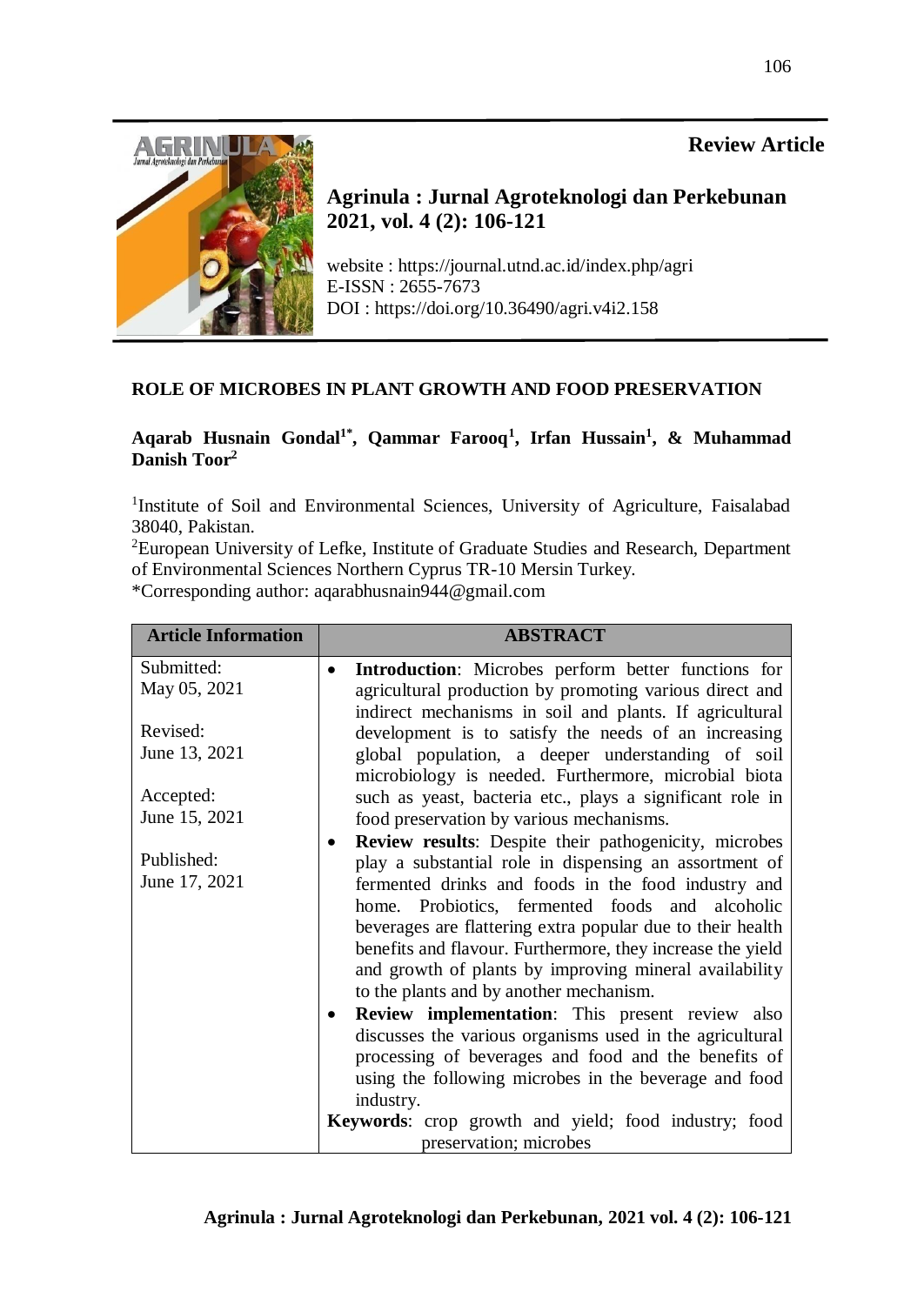#### **INTRODUCTION**

The soil ecosystem is comprised of inorganic material (iron calcium, oxides, sulfur, nitrates, phosphates, stone particles, and ash), substrates (dead organisms, fallen leaves, dead roots, and rotten wood), organisms (microorganisms, plants, and animals), water and air. It also provides food, fibre, fruit and shelter to all living organisms. The use of agrochemicals in industries and agricultural production leads to contamination of the environment that is a severe problem in the coming days. Furthermore, the world population is increasing by leaps and bounds; thus, already used anthropogenic activities are not sufficient to produce maximum food. Again, agricultural products that are used in the industry become tasteless and poison due to microbial degradation.

Microbes play an essential role in plant growth and development in a variety of pathway. Plant growth-promoting organisms are used to boost agricultural crop growth and yields under natural and stressful conditions. It enhances the growth of crop plants by improving a variety of physiological parameters in response to external stimulants through various mechanisms. Plant growth regulators, the improvement of several metabolites, and the conversion of atmospheric  $(O_2)$  nitrogen into ammonia  $(NH_4^+)$  are some of the mechanisms that can take part in the growth elevation of plants. It also provides resistance from pathogens through induced systemic resistance and systemic acquired resistance (Kumar & Verma, 2019).

Microorganisms are well known for their involvement in food spoilage. Still, they also play a beneficial role in the food industry as they are helpful in the preservation of food and dairy products, i.e. fermentation. In the process of fermentation, microorganism are used, and they increase the shelf life of food. Lactic acid bacteria (LAB) are used in several fermentation and preservation process as their metabolic characteristics are unique. For example, milk, meats, cereals, and vegetables (Caplice & Fitzgerald, 1999). The unique ability of LAB is a production of Bacteriocins. It is an anti-microbial compound, so LAB is used as a preservation agent. In milk fermentation, it is used as a "starter culture", so it produces acid in the fermentation process of milk (Rakhmanova et al., 2018). Microorganisms play a vital role in the growth of plants. They live in the rhizosphere of plants, and it is an interface of plant-microbe where they interact with the plants' roots, and many processes like exchange of materials and signalling process occur (Qiao et al., [2017\)](https://link.springer.com/article/10.1007/s00299-018-2341-2#ref-CR63). There is a strong interaction between plants and microorganisms living in the soil. They are involved in many essential mechanisms for both communities of plants and microbes, e.g. neutral, synergistic or antagonistic mechanisms. Among microorganisms living in the rhizosphere, plant growth-promoting bacteria (PGPB) are most important because they stimulate the growth of plants by several processes, i.e. nitrogen fixation, regulation of soil nutrients availability, suppression of pathogens, and modify the response of plants for biotic and abiotic stresses (Shameer & Prasad, [2018\)](https://link.springer.com/article/10.1007/s00299-018-2341-2#ref-CR75).

Hence the study of microbes towards agricultural production and food preservation in the industry is essential. Previous studies show that microbes play a crucial role in almost every field of life. The main objectives of this study are (a) to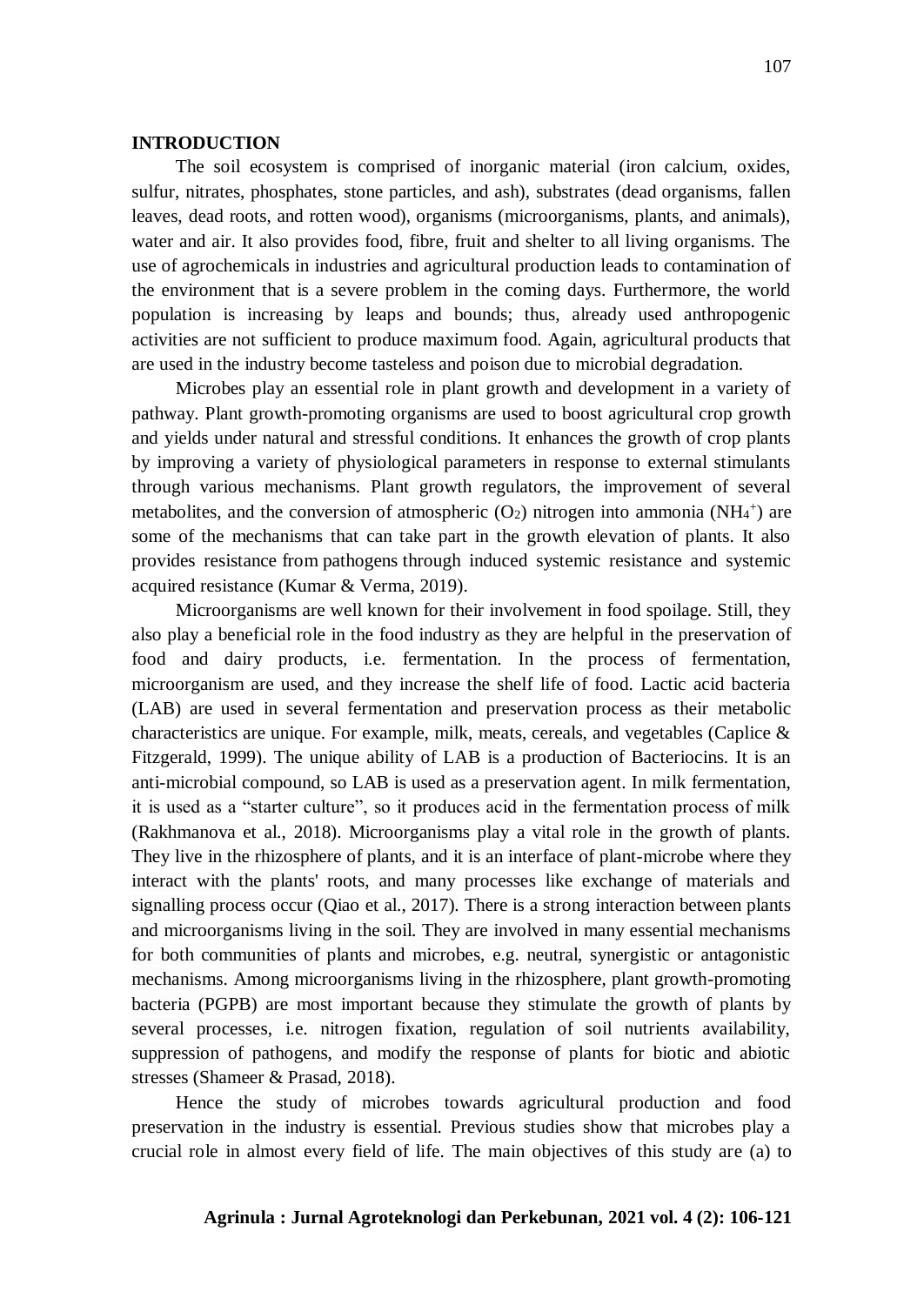highlight the role of microbes in plant growth and development, (b) to demonstrate the role of microbes in food industries.

## **RESULT REVIEW**

## **Role of Microbes in Soil Development**

The presence of microorganisms influences the formation and development of soils. During soil formation, microorganisms produce several pores and crevices so that roots of plants can easily penetrate the cracks and production of soil fragmentation is increased. Many factors control the rate of soil development, and microorganisms are an essential factor (Egli et al., 2011). Soil nutrients status is also determined by microbes quality and their identification in the soil (Lombard et al., 2011). For soils' development, microorganisms play a crucial role in improving soil fertility status and overall health.

Bacteria, actinomycetes, fungi, algae, protozoa, and viruses are all forms of soil microorganisms. All organisms have unique traits that distinguish them from one another and define their function in the soil. Importantly, these creatures do not exist in isolation; they interact, and their interactions impact soil production equivalent to or larger than the individuals' behaviour (Berg et al., 2010). Microorganisms are critical to soil creation and soil ecology because they regulate the flux of nutrition to plants (control of the biomass, sulphur, and nitrogen cycles), support nitrogen fixation, and encourage the soil detoxification of inorganic material naturally stirring organic contaminants. In addition, many bacteria exist in symbiotic relationships with plant roots, creating a zone with the high microbial activity known as the rhizosphere (Zhu et al., 2019).

The soil micro, meso, and macro-fauna have a beneficial association. For example, protists, tiny nematodes, rotifers, tardigrades (microfauna) with a body size of fewer than 100 m, springtails, detritivore, and predatory mites, proturans, symphylans (mesofauna) with a body size of between 100 m and 2 mm, and insects such as ants, carabids, termites, cicadas, and many species The majority of soil activities and significant biogeochemical cycles are thought to be primarily governed by soil microbial populations (FAO, 2017).

Earthworms, Nematodes, Acarina, Collembola, Mollusks, and various pests and grubs feed primarily on decomposing organic materials and life. They're all part of the soil food web, helping to move organic materials from the soil to fungal and bacterial biomass. Soil microbiology is a young field, with just around 1% of soil microbes described so far (Brown et al., 2000). Fungi and bacteria are heterotrophic organisms that eat the micronutrients (zinc) and minerals released by decaying organic waste. As a result, they're crucial to the nutrient recycling system that keeps soils healthy for plant growth. One kind of soil's microorganism culture differs from another kind of soil's microorganism culture (Bossio et al., 1998).

Microorganisms are present on soil surface and form "bio crust". These bacteria can alter soil chemical and biological features such as crucial nutrient cycling (i.e. nitrogen and carbon), nitrogen and carbon fixation rates in soil, and soil fertility (Rossi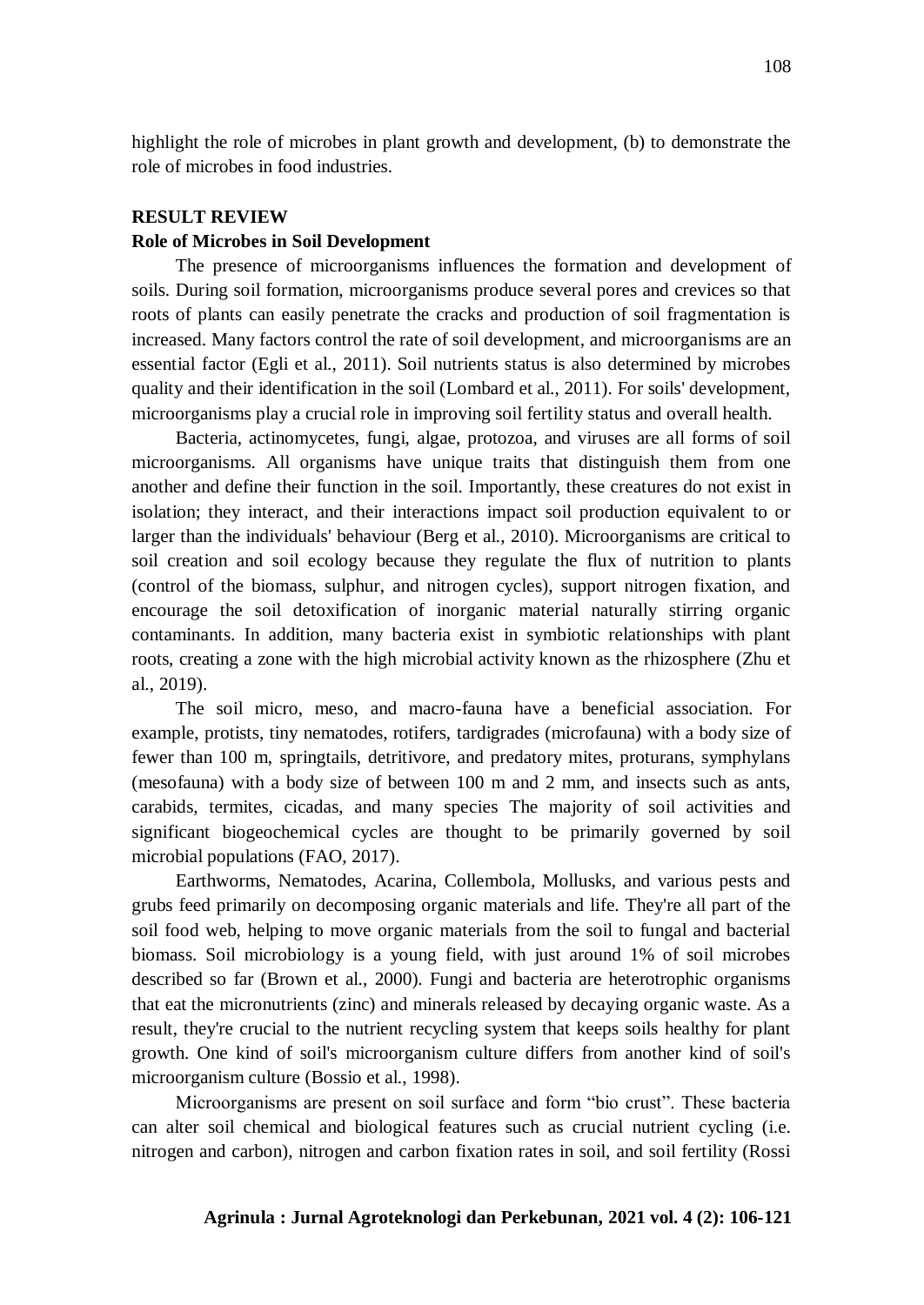et al., 2015, Rashid et al., 2016). Soil aggregate stability, bulk density, particle density, water holding capacity, soil organic matter levels, carbon, and nitrogen are all affected by soil microbial activity and density (Veum et al., 2014).

Microbes help form the physical structure of soils by secreting organic chemicals (mostly sugar) that act as "bonding agents" in the soil, glueing soil particles together and forming soil structure. Other soil physical qualities are influenced indirectly by soil microbes; for example, improved soil structure increases soil porosity, leading to more significant air and water penetration. Soil microbes also create extracellular polysaccharides or other cellular waste, which aid in the preservation of soil structure and soil health (Wani et al., 2015). Colica et al., (2014) also found that when microorganisms (*Cyanobacteria*) released polysaccharides, soil structure improved, and soil hydraulic conductivity decreased. According to Rossi & De Philippis, (2015) the development of biofilms by cyanobacteria is beneficial in enhancing soil's physical and chemical properties. For instance, soil surface particle adhesion and carbon sequestration in soil.

Important activities microorganisms in soil include: (1) soil organic matter mineralization and nutrient cycling (Miransari, [2011a\)](https://link.springer.com/article/10.1007/s11738-013-1338-2#ref-CR54), (2) soil structure improvement (Egamberdiyeva, [2007\)](https://link.springer.com/article/10.1007/s11738-013-1338-2#ref-CR15), (3) positive interaction with other soil microorganisms (Miransari, [2011b\)](https://link.springer.com/article/10.1007/s11738-013-1338-2#ref-CR53), (4) production of biochemicals like plant hormones and essential enzymes (Compant et al., [2010\)](https://link.springer.com/article/10.1007/s11738-013-1338-2#ref-CR12), and (5) suppression of plant pathogens (Mendes et al., [2011\)](https://link.springer.com/article/10.1007/s11738-013-1338-2#ref-CR49).

Nitrogen is present in our environment, but it is not available for plant use. However, some specific bacteria can capture this atmospheric nitrogen and transfer it into the plant-available form. These microorganisms are known as "nitrogen fixation bacteria". This microbial process is most important for plants and the overall agricultural system because it reduces chemical nitrogen fertilizers dependence. According to estimation, the biological nitrogen fixation process produces nitrogen 200 million tons per annum globally. Soil microorganisms like bacteria have a symbiotic relationship, and these are also known as "rhizobia", including genera *Rhizobium*, *Bradyrhizobium*, *Mesorhizobium*, and *Sinorhizobium*, with the roots of leguminous crops which generate nodules that are responsible for atmospheric nitrogen fixation by nitrogenase enzyme activity (Graham & Vance, 2003).

Some other soil functions are also driven by the diverse set of soil microorganisms contributing to functional resilience like decomposition. Moreover, other relevant soil functions are involved in more specific set of soil microorganisms, for example, nitrifiers and bio-control agents. It has been observed that the makeup of the soil organism community can affect numerous activities in the soil ecosystem, including plant variety, decomposition, nutrient retention, and cycling (Semhi et al., 2008). These micro and macro-organisms work together to improve soil quality. Macrofaunal creatures play an essential role in the soil system as colonisers, comminutors, and engineers, and their interactions with microbes are critical for this (Sofo et al., 2020).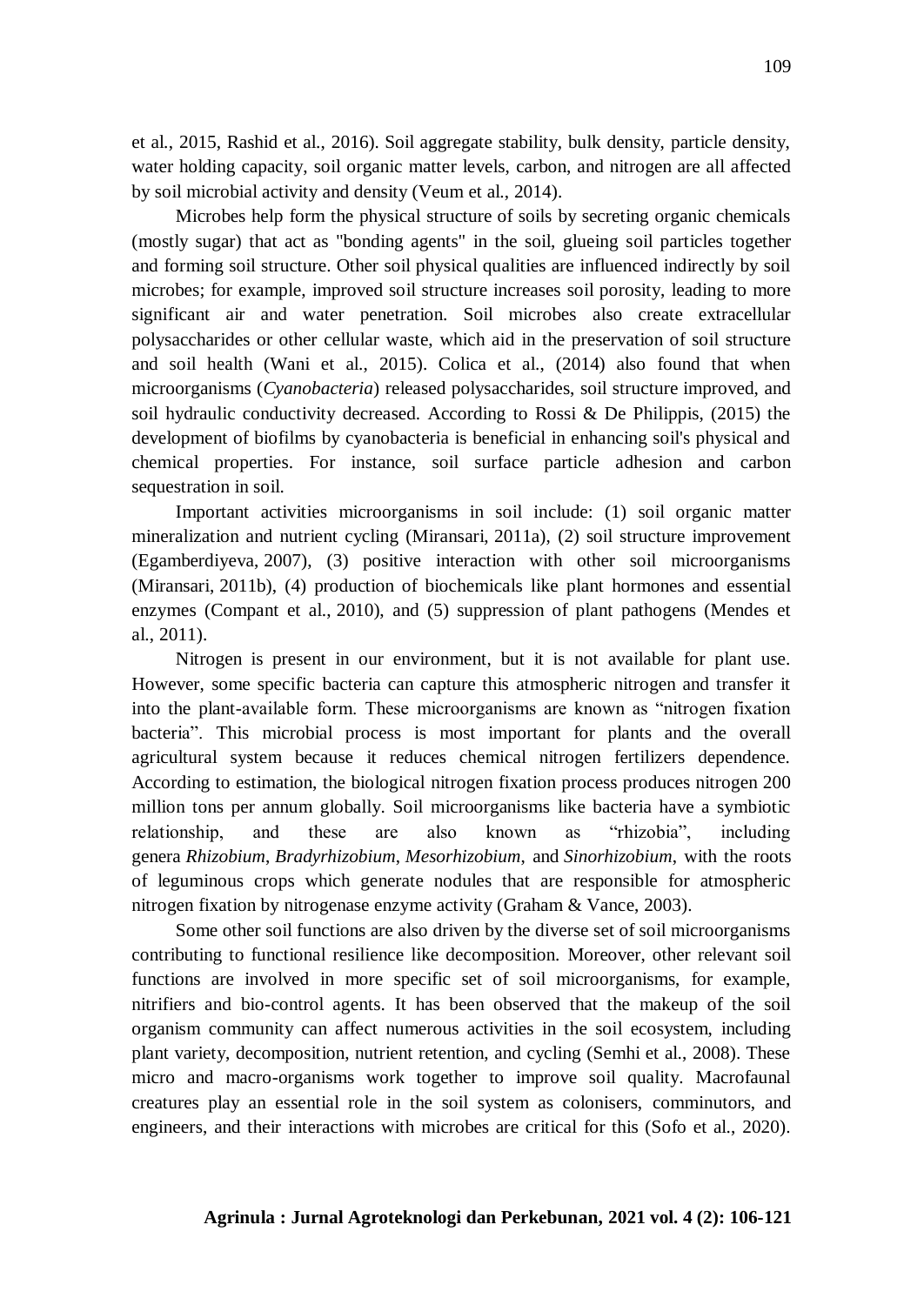The most effective bio-agent for improving soil health and fertility are the soil microbes.

## **Role of Microbes in Plant Growth and Yield**

The soil microbial dynamics have a crucial role in determining the soil's ability to create crop yield. They change the pH of the earth by numerous factors, resulting in the absorption of a variety of macro and micronutrients, particularly zinc (Gondal et al., 2021a; 2021b; 2021c; 2021d). While plant-microbe interactions are an essential aspect in controlling ecosystem functioning, they vary significantly and are influenced by nutrient availability. Plant growth-promoting microorganisms are primarily employed to stimulate plant development via many methods, including nitrogen fixation and plant growth regulation (Ahmad et al., 2008). Around the last two decades, the use of plant growth-promoting microorganisms for sustainable agriculture has increased substantially worldwide. Scientists have found considerable improvements in the growth and production of main agronomic crops due to them (Amara & Dahdoh, 1995; Hilali et al., 2001; Asghar et al., 2002). Microbes aid in converting phosphorus from an insoluble state to a plant-available form (Istina et al., 2015). The ability of plant-growth promoting bacteria (PGPB) strongly supports to control drought stress in wheat (Kasim et al., 2013). According to Verma et al., (2013) microbes boost nodulation, nutrient absorption, and chickpea yield. Furthermore, it is noticed that many bacterial species have been used for the mineralization of organic contaminants in soil, i.e. bioremediation of soil pollutants (Zaidi et al., 2006). Three types of machines are typically studied and put forward to describe that how microscopic activity can lead to the improvement in plant growth: (a) by manipulating the plant hormonal signalling (Verbon & Liberman, 2016), (b) by pathogenic microscopic strain outcompeting or repelling (Mendes et al., 2013), (c) by increasing soil-borne nutrients bioavailability (Van Der Heijden et al., 2008).

Bacteria like rhizospheric and the endophytic contributes to promoting plant growth by producing several hormones, inhibiting the pathogens and enhancing the availability of nutrients [\(Friesen et al., 2011\)](https://www.frontiersin.org/articles/10.3389/fmicb.2018.01794/full#B49). Some microorganism that is beneficial for plants growth are free-living bacteria (*Azotobacter)*, association forming bacteria with plants (*Azospirillum*) and bacteria that for symbiosis relationship with legumes and other crop plants (*Rhizobium* and *Bradyrhizobium*) (Postgate, 1982). In addition, soil microorganisms help improve soil productivity and the overall ecosystem, so these are being used worldwide to enhance the growth and yield of plants.

Microorganisms require adenosine triphosphate (ATP) 16 molecules during nitrogen fixation to reduce each mole of nitrogen. Microorganisms obtain this energy by the oxidation of organic molecules. In the case of free-living organisms, energy is obtained by other organisms. Photosynthetic organisms like cyanobacteria utilize sugars that is an end product of photosynthesis. Associative or symbiotic N-fixing microorganisms get such compounds from the rhizosphere of host plants (Hubbell & Kidder, 1998), such as: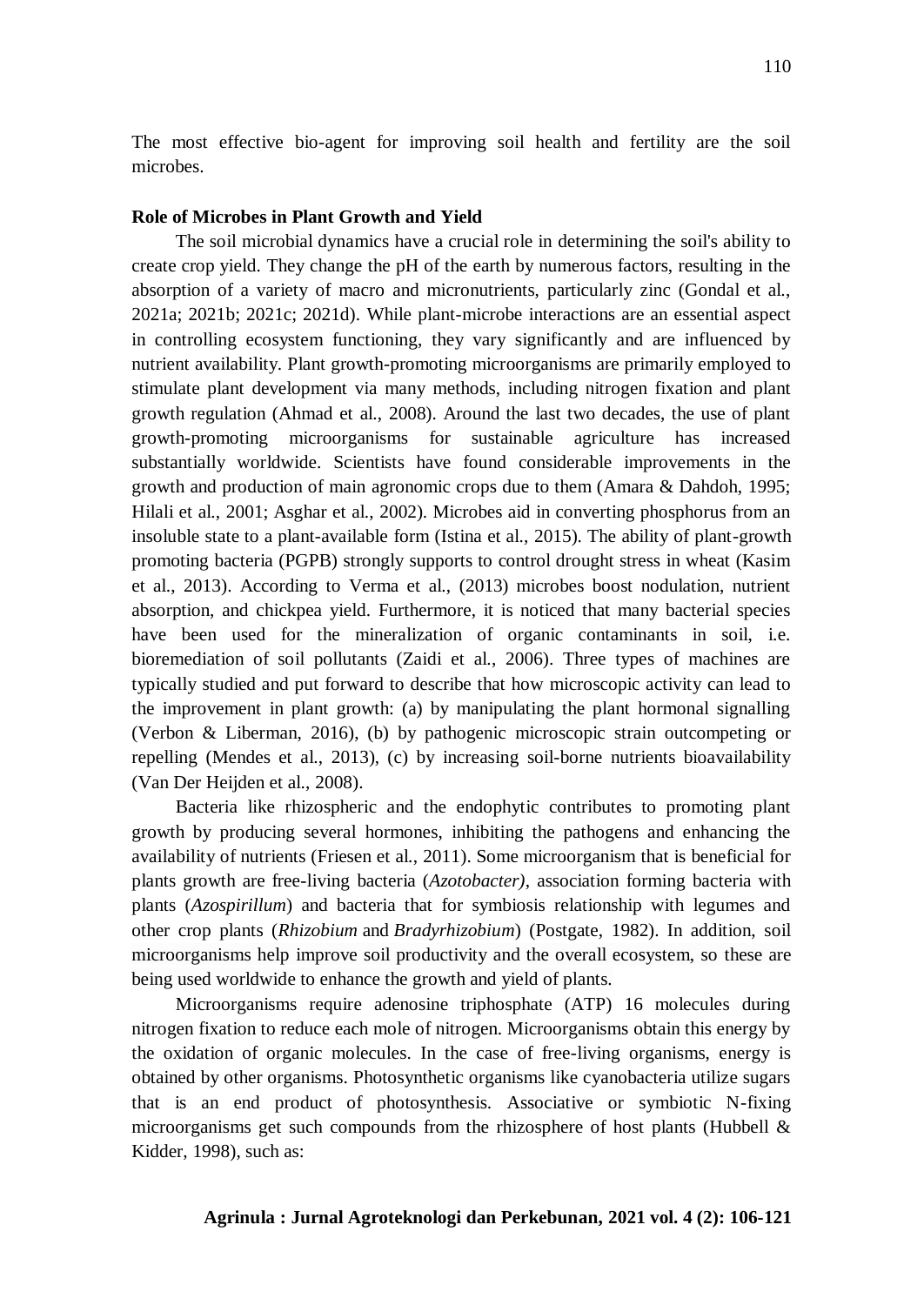- 1) Increase in root growth either by root systems extensions like mycorrhizal associations or stimulation of hormones for root growth, root branching, development of root hair or phytostimulation; like indole-3-acetic acid production, involving of enzymes that change ethylene precursors in plants, like 1 aminocyclopropane-1-carboxylate deaminase [\(Hayat](http://www.plantphysiol.org/content/156/3/989#ref-28) et al., 2010).
- 2) Change in sorption equilibria. This has resulted in a higher net transfer of ions like orthophosphate into the soil solution. Facilitation of organic phosphorus mobility directly or indirectly by microbial turnover (Seeling & [Zasoski,](http://www.plantphysiol.org/content/156/3/989#ref-57) 1993).
- 3) Metabolic processes induction. these are effective in phosphorus solubilizing and mineralizing directly from the sparingly available soil inorganic and organic phosphorus forms [\(Richardson](http://www.plantphysiol.org/content/156/3/989#ref-49) et al., 2009).

## **Role of Microbes in Food Industries**

Microbes play a crucial part in the food industry. They are involved in distributing a wide range of foods, and they are often responsible for food poisoning, which leads to inebriation and illness (Koch, 1990). Microbial contamination of food happens most often during the shipment of foods from the field to the distribution plant and during processing, packaging, transportation, collection, and before use. While most pathogenic or disease-causing bacteria are gramme negative (-ve), food poisoning has been compared to three (3) gramme positive (+ve) rods: Botulinum toxin is a toxin produced by *Clostridium botulinum* (Srivastava, 2003). They expand quickly and take up less space than traditional crops. Petroleum oil, methanol, ethanol, sugar, molasses, and waste from paper mills are among the low-cost agricultural and industrial waste materials they eat. The secondary advantage is that they help with product recycling, which reduces emissions. They grow a large quantity of fruit. In a 1000 pound yeast growth medium, several tonnes of protein is produced in a single day. This is about 10- 15 times more than soybeans and 25-50 times more than maize (Hardy, 2002). This is because the cells have a lot of protein. In yeast cells, protein content ranges from 40 to 50 percent; in algae, protein content ranges from 20 to 40 percent.

## **Role of Microbes in Food Preservation**

Nature uses microorganisms to carry out fermentation processes, and yeasts, moulds, and bacteria have been used to produce bread, vinegar, beer, yoghurt, cheese, and wine and fruit, vegetables, and fermented fish for thousands of years. Fermentation is the earliest methods of food transformation and preservation. This biological process increases the nutritional and organoleptic properties of food while still preserving it. Microbes are used in the fermentation of dairy products and the manufacture of alcoholic beverages. Sour cream, yoghurt, buttermilk, curd, bread, and cheese are some of the most popular dairy products processed by microbes. Soil organisms are also members of many food chains, acting as sources of nutrients for one another, and are often the prominent members of soil biota food chains.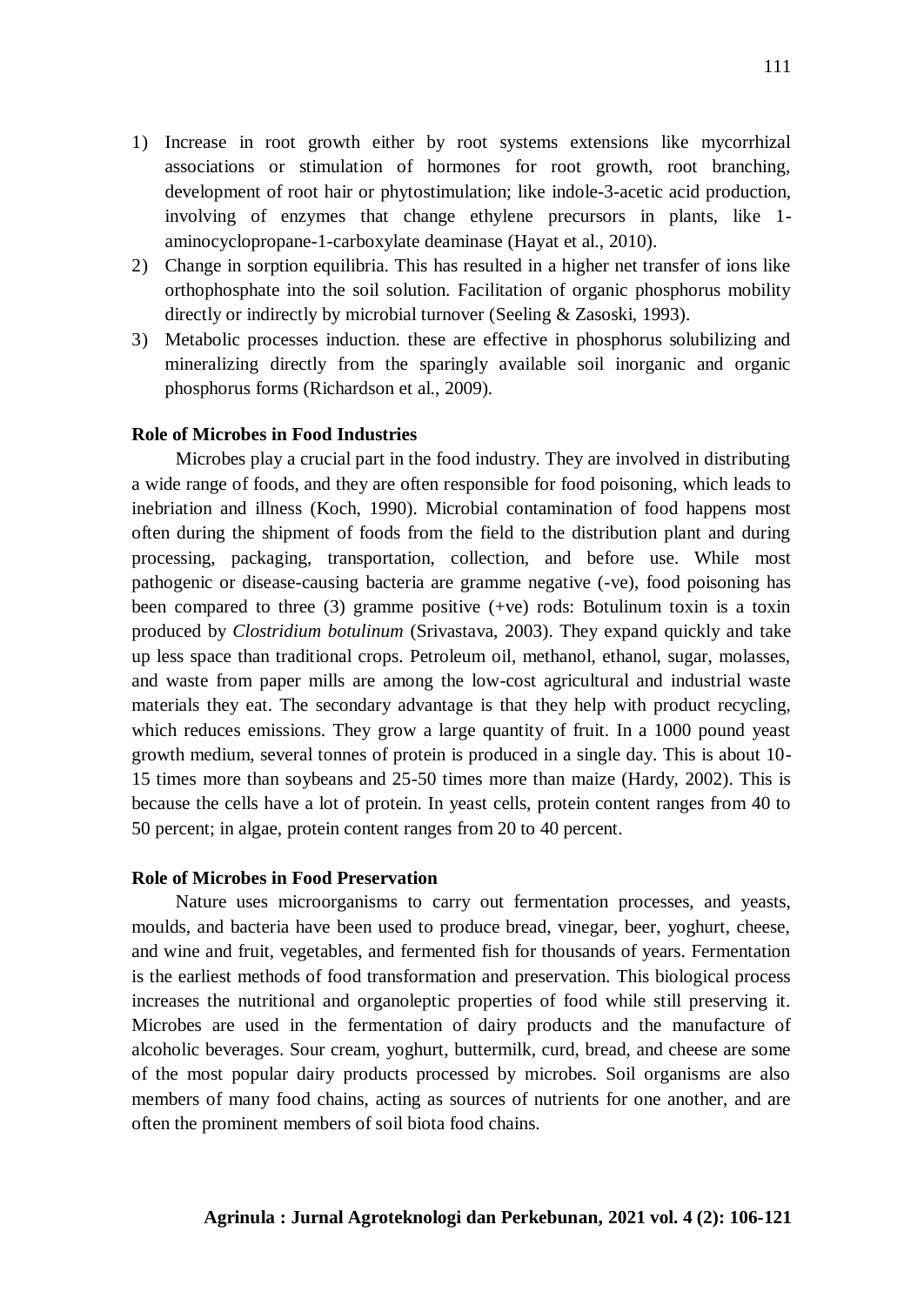#### **Use of Microbes in Food Production and Preservation**

Microorganisms are used by nature for the fermentation process**.** Humanity uses microorganism from thousands of years, including yeasts, moulds, and bacteria, to produce food products like bread, beer, wine, vinegar, yoghurt, cheese, fermented fish, meat, and vegetables. Microbial cultures are used as "meat starter" cultures to produce dried and fermented products, i.e. salami, pepperoni, chorizo and dried ham. Bacteria like lactic bacteria are used in the flavour and colour development of different products. Lactic acid bacteria also play a vital role in converting unstable malic acid (naturally present in the wine) into a stable form. This conversion has resulted in high-quality wine product, and for wine storage, these are beneficial. Some other bacterial strain like *Streptococcus, Lactobacillus, Bifidobacterium* and *Erwinia* is used in fermented food and dairy products production. Yoghurt is produced by the presence of *Streptococcus thermophilus* and *Lactobacillus bulgaricus*.

Moulds are being used in different food manufacturing, i.e. cheese. For ripening of sausages surface, preservation of products natural qualities and flavours development, moulds are commonly used. Molds are being grown as a source of feed and food too. These are also employed for ingredients production like enzymes, i.e. amylase used in bread making or citric acid for soft drinks. These are considered significant contributors to the ripening of several oriental foods. Like *Bothrytiscinerea spp.* is involved in grape rotting and wine production. In lactic fermentations, moulds are used that resulted in unique fermented milk known as "viili". Yeasts are involved in the fermentation process like in wine; it produces alcohol.

## **Post-harvest Damages of Microbes**

When the crops are harvested, it undergoes series of different operations that can cause quantitative and qualitative losses. When the grain and pulses are not thoroughly dried, the chances of mould development by microorganism are higher. Approximately all agricultural products stored over a long time period are widely subjected to a various microorganism that causes food products degradation by rotting or reducing palatability of products by inducing odd taste. Some organisms, i.e. *Aspergillus*, *Penicillium*, and *Fusarium*, can produce mycotoxins on food, making the food unsafe, which is the primary cause of disease and even death in humans as well in animals (Law & Cooper, 2001). Yeasts that is responsible for food spoilage is divided into four groups:

- 1) *Zygosaccharomyces* cause spoilage in honey, dried fruit, jams, and soy sauce. It can tolerate higher concentrations of sugar and salts (Rawat, 2015).
- 2) *Debaryomyces* hansenii can grow at greater concentrations of salts (up to 24%). Therefore, cured meats, cheeses, and olives in salt brine are spoiled by this one (Mandrell et al., 2005).
- 3) Some *Saccharomyces spp.* strains can spoil alcoholic beverages products, i.e. wine spoilage, by causing turbidity, gassiness, and off-flavours in it. However, some species of the same group can grow on the fruits, even on the yoghurt containing fruits, which are heat resistant (Elez-Martinez et al., 2004).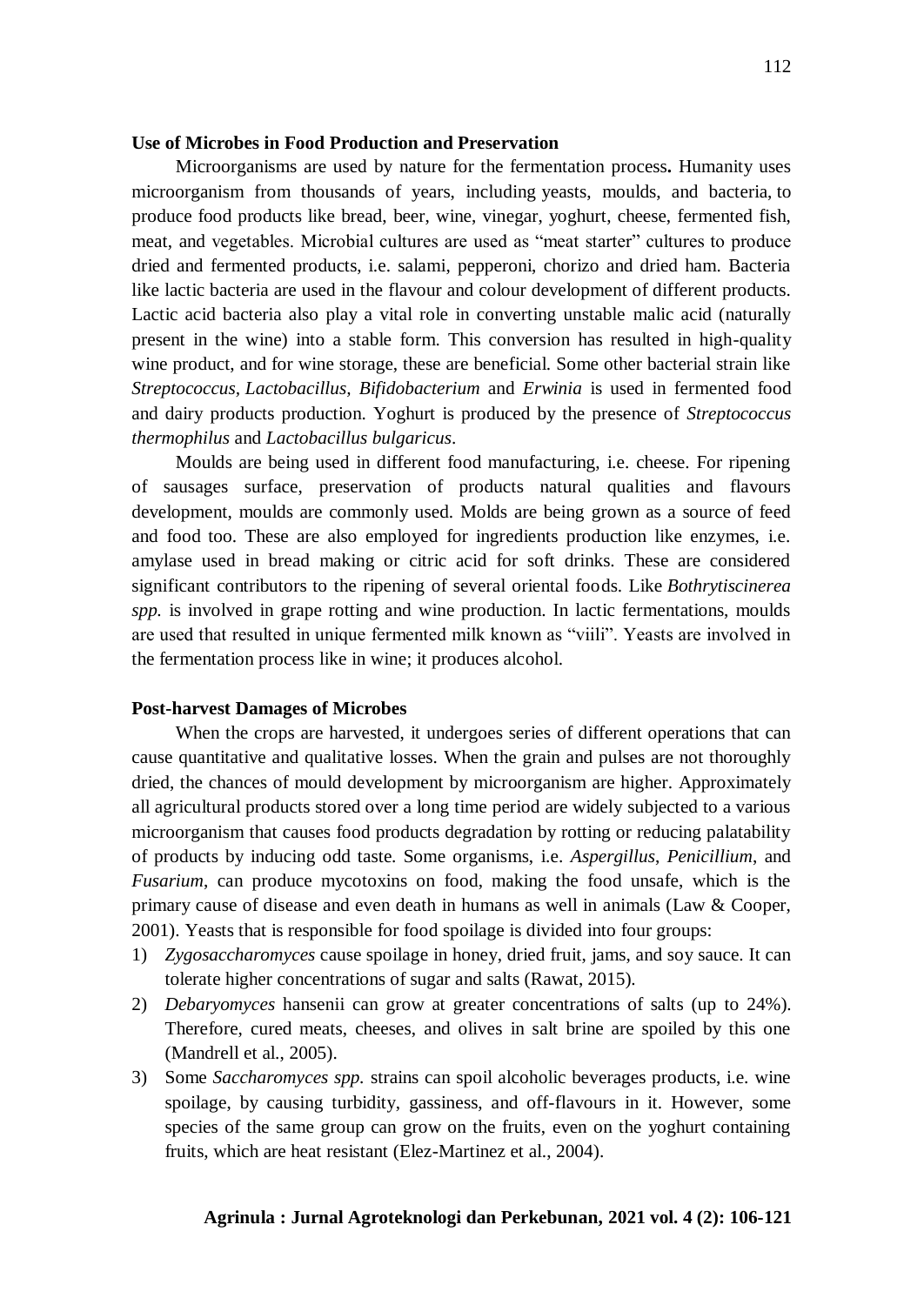4) Fermented foods are mainly spoiled by *Dekkera/Brettanomyces*, i.e. alcoholic beverages and dairy products, including milk. Because they can produce volatile phenolic compounds that cause off-odour and make the flavour unpleasant, it ultimately resulted in massive loss to the winery business (Couto et al., 2005).

#### **In Fruits and Vegetables**

As fruits and vegetables are perishable and contain higher contents of moisture. So these are highly susceptible to spoilage caused by microbes like fungi, bacteria, yeast and moulds. So during their post-harvest period, fungal and bacterial diseases can cause considerable loss (Yahaya & Mardiyya, 2019; Ch et al., 2021). These pathogens can cause the rotting of items and make them unfit for consumption as they produce mycotoxin (Fatima et al., 2009). Common pathogens involved in post-harvest damage are *Alternaria, Fusarium, Penicillium, Aspergillus, Geotrichum, Phytophthora* and *Botrytis*; these are responsible for about 10-30% yield reduction in a vegetable like a tomato (Etebu et al., 2013). Penicillium expansum is the significant and essential pathogen during a post-harvest period of pear fruit in storage that can cause the blue mould rot. This leads to substantial economic losses during the postharvest period (Amin et al., 2017; Haroon et al., 2020).

#### **In Flowers**

In flowers, the damage is also caused by microorganisms after harvesting, primarily due to interruption of water contents because microorganisms start their growth in the vas solution, so the xylem blockage is faced in the stored flowers stem. Blockage of the branch is mainly caused by a microorganism and some other factors like by production of extracellular polysaccharides and dead cells degradation. Bacteria are also involved in the secretion of pectinases, some toxic compounds and ethylene, accelerating the senescence process. It was also observed that besides reduction in vase life, water relations disruption in the flowers (rose) could cause a problem in flower opening, the flowers are opened improperly, or maybe flowers start to wilt (Jowkar et al., 2012).

#### **In Dairy Products**

Bacteria that cause milk spoilage may be originated on-farm environment or the milking equipment or in the processing plants, transferred from the kit, employees or maybe from the air. When the lactic acid and some other compounds are produced, offflavour is milk is observed, especially when the microorganism's population reach 106 CFU/ml. Refrigeration is helpful in lactic acid bacteria growth suppression. Still, other psychrophilic bacteria, i.e. *Pseudomonas, Alcaligenes, Enterobacter*, and some sporeformers, can grow within 25 hours and produce rancid odours (Dogan & Boor, 2003). The process of pasteurization can kill both psychrophiles and mesophilic bacteria (lactic acid bacteria). However, heat-tolerant species like *Alcaligenes, Microbacterium,*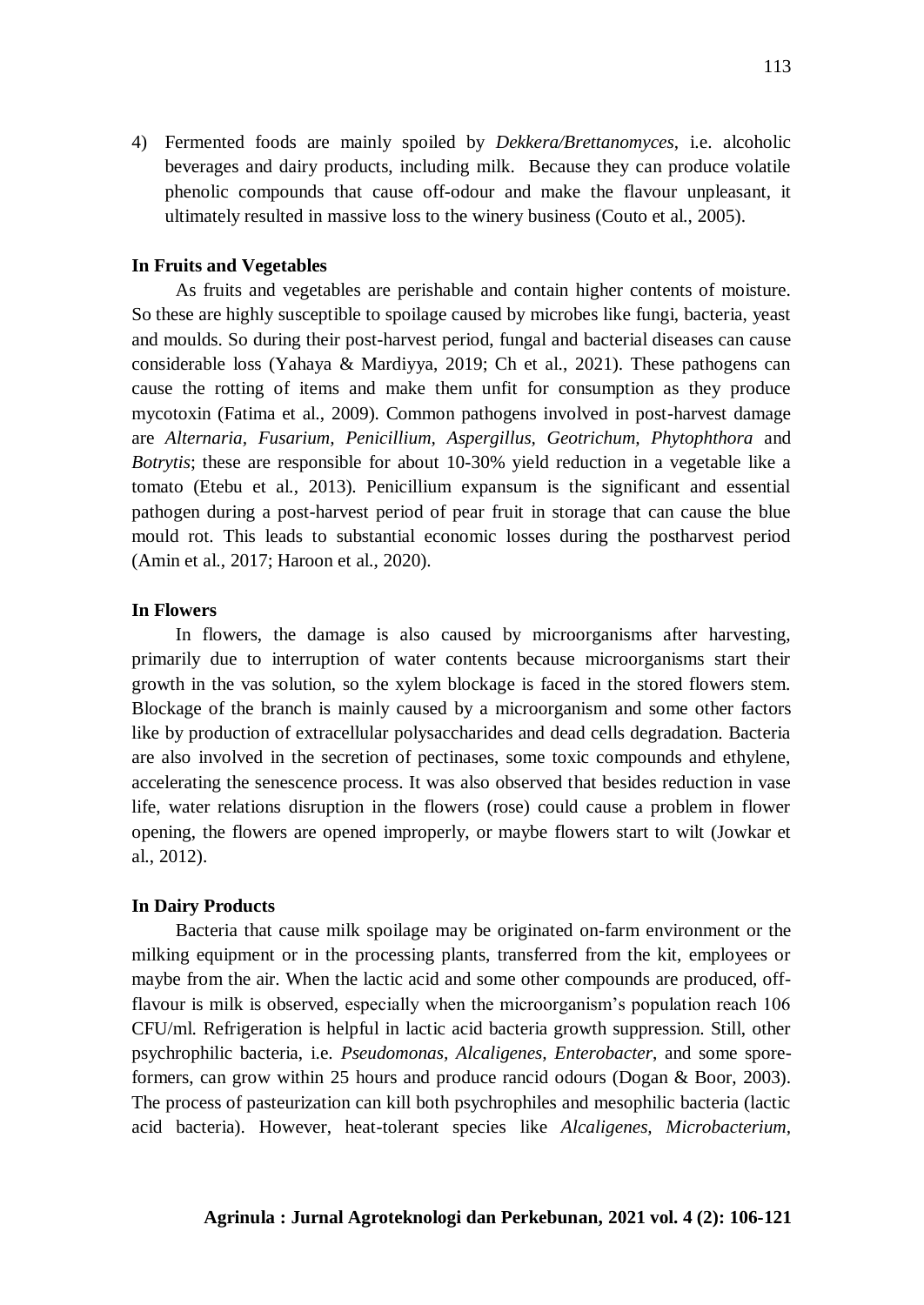*Bacillus* and *Clostridium* can survive and, in the end, cause milk spoilage and in other dairy products (Rawat, 2015).

## **In Eggs**

Under poor conditions of storage and management, the percentage of moisture in eggshell is increased, making it favourable for the growth of fungal (mould) that cause eggshells spoilage. When the fungal activities are grown on the surface of eggshells, the pore size on the eggshell is increased, and the microbe's entry through the shell becomes easier. Types of spoilage can be characterized by egg colour very often (Erkmen & Bozoglu, 2016).

#### **Precautions**

Nature uses microorganisms to carry out fermentation processes, and yeasts, moulds, and bacteria have been used to produce bread, vinegar, beer, yoghurt, cheese, and wine and fruit, vegetables, and fermented fish for thousands of years. Fermentation is the earliest methods of food transformation and preservation. This biological process increases the nutritional and organoleptic properties of food while still preserving it. Sour cream, yoghurt, buttermilk, curd, bread, and cheese are some of the most popular dairy products processed by microbes.

Bacteria, moulds, and yeast are the most common microorganisms that cause food spoilage and are widely used in food and food product processing. For the fermentation of dairy products, various bacteria and fungi are used to produce a broad range of cultured milk products. In these cheese-making techniques, bacteria and fungi are also included. Lactic acid bacteria coagulate milk, which can then be used to produce various cheeses such as soft unripened, soft-ripened, semisoft, rugged, and very hard types. Microbes such as *Bifidobacterium* and *Lactobacillus* are used in the food industry. For example, alcoholic drinks and other beer products are made by fermenting cereals and grains with various yeast strains.

We can prevent pathogenic infections by volatile organic compounds. Biofumigation is a gaseous treatment; this can be used to get rid of this problem. Different plants that produce volatiles can be used as potential substances for biofumigation (Stelmach-Mardas et al., 2016). To prevent microbial growth in the vase solutions of cut flowers, several compound/chemical like silver nitrate, silver thiosulphate, aluminium sulfate, and sodium hypochlorite are considered beneficial (Liao et al., 2000). Organisms like yeasts, i.e. *Pichia guilliermondii*, are used to control post-harvest damages like rot in citrus and some other fruits. Like for the post-harvest apple, rot prevention species of *Cryptococcus* and *Acremonium* breve are helpful. These are also used to control rot in pear (Schnable et al., 2009). To preserve food and beverages, safe additives that are anti-microbial are added, like acetic, sorbic, and benzoic acids (Choudhary et al., 2017). Some other commonly used preservation agents are following: acetic, lactic, benzoic, and sorbic acid. These are capable of inhibiting fungal and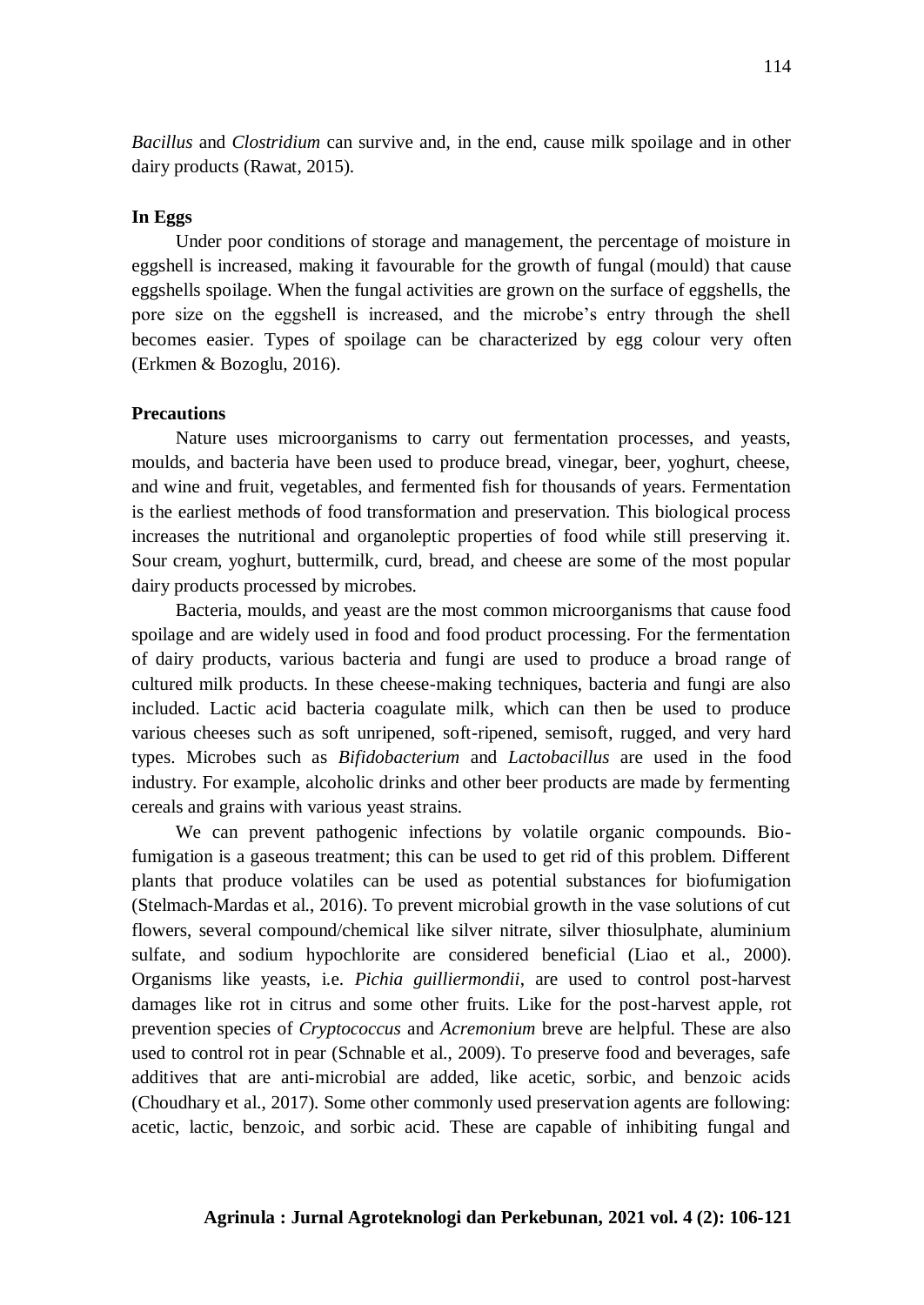bacterial cells outgrowth. Specially sorbic acid is utilized to inhibit bacterial spore's germination and outgrowth (Rawat, 2015).

Crops grains are preserved for a long time after their post-harvest, so these are treated with some pesticides, drying, debranding, irradiation, and other ozone treatment. Chlorine and hypochlorite are also helpful for this purpose (Los & Timmer, 2018). milk spoilage is controlled by the process of pasteurization or sterilization and milk dehydration. For dairy products, preservation of antimicrobial agents and some generally regarded as safe (GRAS) substances have used that work as food additives, stabilizers and emulsifiers (Verma et al., 2017). Eggs spoilage can be avoided if the conditions are maintained during storage. By washing or applying disinfectants (hypochlorite solution), microbes can be removed from eggs. Eggs pasteurization or use higher or lower temperature treatments would conceal microbially (Erkmen & Bozoglu, 2016).

#### **Future Opportunites**

Among the most creative technologies, research and industry are increasingly focused on the synthesis of microbial protein (MP) for regulated and intense systems known as "bioreactors." MP has modest needs for arable land, does not compete directly with crop-based food products and uses fertilizer at an efficiency of about 100%. Furthermore, from an economic viewpoint, currently only in specific market segments, such as aquaculture, use of MP in animal feeding is justified. Finally, the European Food Safety Authority must approve innovative MPs before accessing the market. Because of the externalised environmental problems of the existing agri-food production system, the use of microorganisms as food will depend primarily on favourable laws, public acceptability, and lower prices.

#### **CONCLUSION**

Microbes perform better functions for agricultural production by promoting various direct and indirect mechanisms in soil and plants. Bacteria are the best plentiful microbes in the ground, followed by fungi, actinomycetes, soil protozoa and soil algae. A single gramme of soil can contain hundreds of millions to billions of microbes. Therefore, if agricultural development is to satisfy the needs of an increasing global population, a deeper understanding of soil microbiology is needed. Unfortunately, agricultural activities continue to endanger the stable microbe population in many areas rather than encourage the stable microbe population.

Furthermore, food decay and spoilage are caused by microbes. A rotten food product has a foul odour, flavour and texture. Despite their pathogenicity, microbes play a substantial role in dispensing fermented drinks and foods in the food industry and home. Probiotics, fermented foods and alcoholic beverages are flattering extra popular due to their health benefits and flavour. Microbes influence agricultural productivity through a variety of overt and indirect processes in soil and plants. Bacteria, fungi, actinomycetes, plant protozoa, and soil algae are the most abundant bacteria in the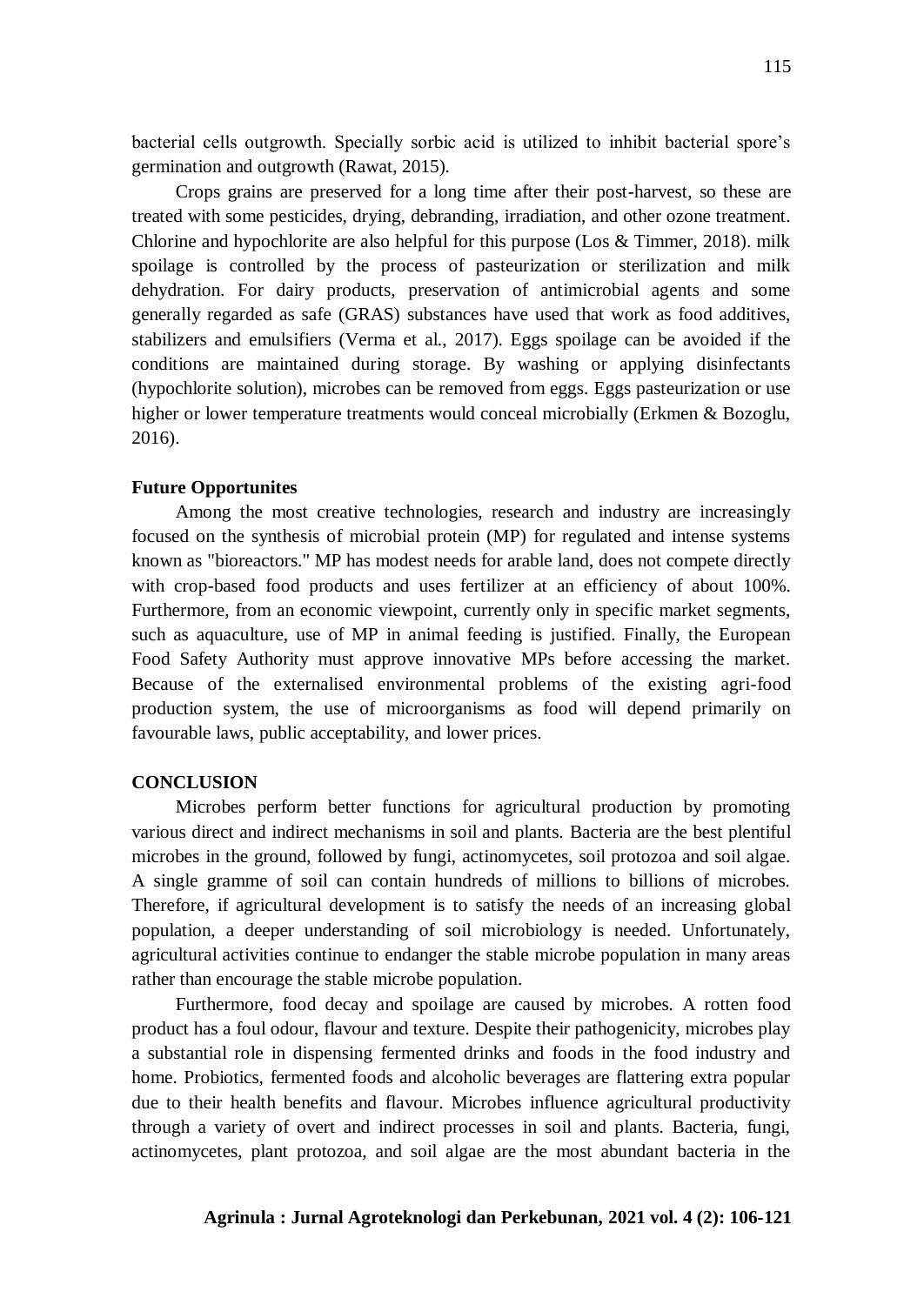ground. Bacteria, moulds, and yeast are the most common microorganisms that cause food spoilage and are widely used in food and food product processing. A single gramme of soil can contain hundreds of millions to billions of microbes and thus; can be used for enhancing yield and growth directly and indirectly.

#### **REFERENCES**

- Ahmad, F., Ahmad, I., & Khan, M. S. (2008). Screening of free-living rhizospheric bacteria for their multiple plant growth promoting activities. *Microbiological Research*, *163*(2), 173-181. https://doi.org/10.1016/j.micres.2006.04.001.
- Amara, M. A., & Dahdoh, M. S. A. (1995). Effect of inoculation with plant-growth promoting rhizobacteria, Pgpr on yield and uptake of nutrients by wheat grown on sandy soil. In *5. National Congress on Bio-Agriculture in Relation to Environment, Cairo (Egypt),* 20-21 November 1995.
- Amin, S. A., Ahmed, A. I., Sidiq, S. A., & Mahmood, H. A. (2017). Biological control of post-harvest disease of blue mould (*Penicillium expansum*) of pear fruit by using antagonist microorganisms under laboratory and cold storage conditions. *International Journal of Current Research in Biosciences and Plant Biology, 4*(1), 20-31. http://dx.doi.org/10.20546/ijcrbp.2017.401.004.
- Asghar, H., Zahir, Z., Arshad, M., & Khaliq, A. (2002). Relationship between in vitro production of auxins by rhizobacteria and their growth-promoting activities in *Brassica juncea* L. *Biology and Fertility of Soils*, *35*(4), 231-237. https://doi.org/10.1007/s00374-002-0462-8.
- Berg, M. P., Kiers, E. T., Driessen, G., Van Der Heijden, M., Kooi, B. W., Kuenen, F., Liefting, M., Verhoef, H. A., & Ellers, J. (2010). Adapt or disperse: understanding species persistence in a changing world. *Global Change Biology*, *16*(2), 587-598. https://doi.org/10.1111/j.1365-2486.2009.02014.x.
- Bossio, D. A., Scow, K. M., Gunapala, N., & Graham, K. J. (1998). Determinants of soil microbial communities: effects of agricultural management, season, and soil type on phospholipid fatty acid profiles. *Microbial ecology*, *36*(1), 1-12. https://doi.org/10.1007/s002489900087.
- Brown, G. G., Barois, I., & Lavelle, P. (2000). Regulation of soil organic matter dynamics and microbial activityin the drilosphere and the role of interactionswith other edaphic functional domains. *European Journal of Soil Biology*, *36*(3-4), 177-198. https://doi.org/10.1016/S1164-5563(00)01062-1.
- Caplice, E., & Fitzgerald, G. F. (1999). Food fermentations: role of microorganisms in food production and preservation. *International Journal of Food Microbiology*, *50*(1-2), 131-149. https://doi.org/10.1016/S0168-1605(99)00082-3.
- Ch, B. I., Gondal, A. H., Zafar, H., Umar, H., Toor, M. D., Zafar, A., Farooq, Q., & Saeed, S. (2021). A brief correspondence on glyphosate remediation using microbes and mineral sources. *Annals of Reviews and Research, 6*(4), 555693. http://dx.doi.org/10.19080/ARR.2021.06.555693.
- Choudhary, M., Kumar, R., Datta, A., Nehra, V., & Garg, N. (2017). Bioremediation of heavy metals by microbes. In *Bioremediation of salt affected soils: an Indian perspective* (pp. 233-255). Springer, Cham. https://doi.org/10.1007/978-3-319- 48257-6\_12.
- Colica, G., Li, H., Rossi, F., Li, D., Liu, Y., & De Philippis, R. (2014). Microbial secreted exopolysaccharides affect the hydrological behavior of induced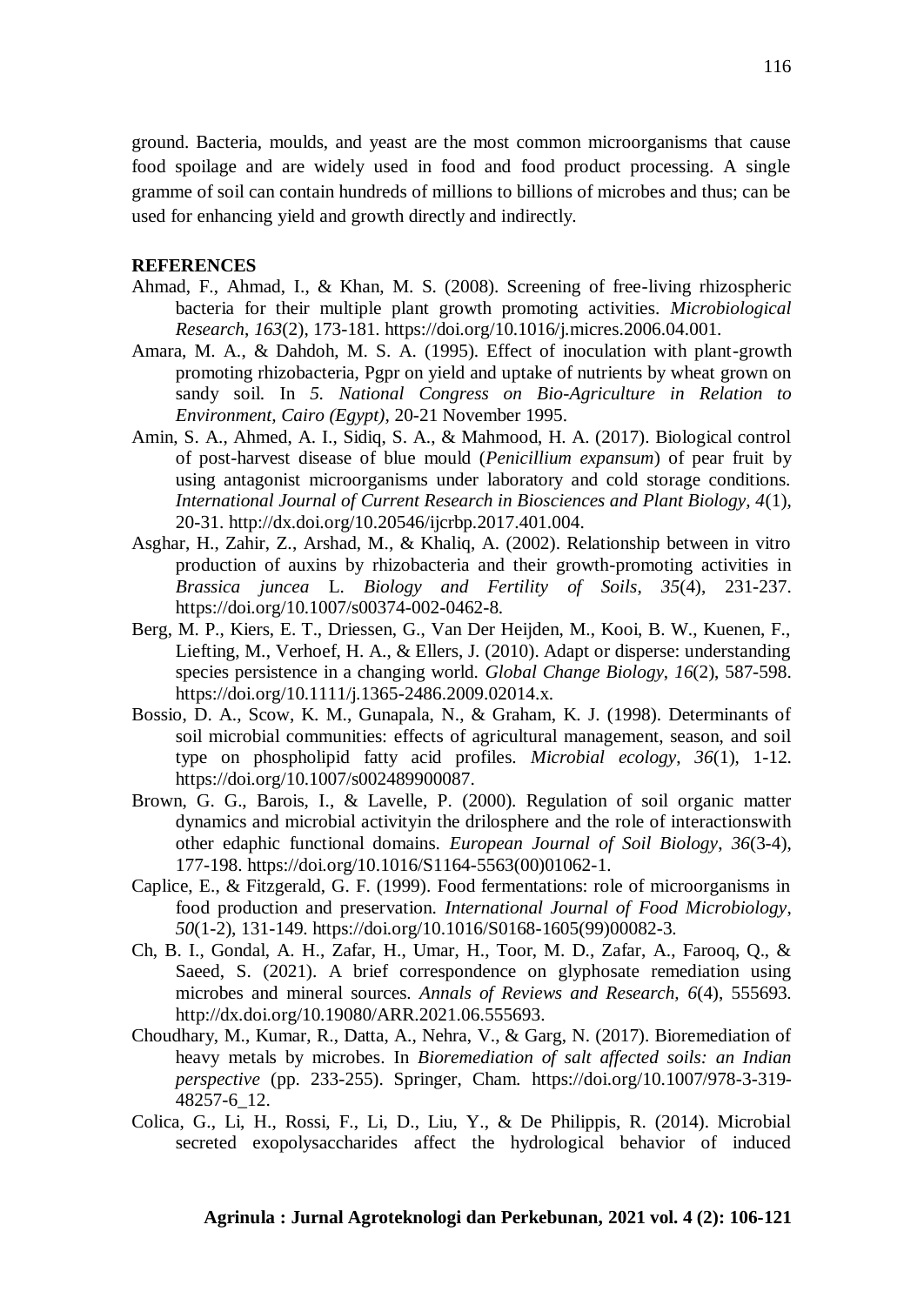biological soil crusts in desert sandy soils. *Soil Biology and Biochemistry*, *68*, 62- 70. https://doi.org/10.1016/j.soilbio.2013.09.017.

- Compant, S., Clément, C., & Sessitsch, A. (2010). Plant growth-promoting bacteria in the rhizo-and endosphere of plants: their role, colonization, mechanisms involved and prospects for utilization. *Soil Biology and Biochemistry*, *42*(5), 669-678. https://doi.org/10.1016/j.soilbio.2009.11.024.
- Couto, J. A., Neves, F., Campos, F., & Hogg, T. (2005). Thermal inactivation of the wine spoilage yeasts Dekkera/Brettanomyces. *International Journal of Food Microbiology*, *104*(3), 337-344. https://doi.org/10.1016/j.ijfoodmicro.2005.03.014.
- Dogan, B., & Boor, K. J. (2003). Genetic diversity and spoilage potentials among *Pseudomonas spp.* isolated from fluid milk products and dairy processing plants. *Applied and Environmental Microbiology*, *69*(1), 130-138. https://doi.org/10.1128/AEM.69.1.130-138.2003.
- Egamberdiyeva, D. (2007). The effect of plant growth promoting bacteria on growth and nutrient uptake of maize in two different soils. *Applied Soil Ecology*, *36*(2-3), 184-189. https://doi.org/10.1016/j.apsoil.2007.02.005.
- Egli, M., Wernli, M., Burga, C., Kneisel, C., Mavris, C., Valboa, G., Mirabella, A., Plötze, M., & Haeberli, W. (2011). Fast but spatially scattered smectite-formation in the proglacial area Morteratsch: An evaluation using GIS. *Geoderma*, *164*(1-2), 11-21. https://doi.org/10.1016/j.geoderma.2011.05.001.
- Elez-Martinez, P., Escola-Hernandez, J., Soliva-Fortuny, R. C., & Martin-Belloso, O. (2004). Inactivation of *Saccharomyces cerevisiae* suspended in orange juice using high-intensity pulsed electric fields. *Journal of Food Protection*, *67*(11), 2596- 2602. https://doi.org/10.4315/0362-028X-67.11.2596.
- Erkmen, O., & Bozoglu, T. F. (2016). *Food Microbiology, principles into practice*. John Wiley & Sons.
- Etebu, E., Nwauzoma, A. B., & Bawo, D. D. S. (2013). Postharvest spoilage of tomato (*Lycopersicon esculentum* Mill.) and control strategies in Nigeria. *Journal of Biology, Agriculture and Healthcare*, *3*(10), 51-61.
- FAO. (2017). Voluntary guidelines for sustainable soil management. Food and Agriculture Organization of the United Nations, Rome, Italy. Available online: http://www.fao.org/documents/card/en/c/5544358d-f11f-4e9f-90efa37c3bf52db7/.
- Fatima, N., Batool, H., Sultana, V., Ara, J., & Ehteshamul-Haque, S. (2009). Prevalence of post-harvest rot of vegetables and fruits in Karachi, Pakistan. *Pakistan Journal of Botany*, *41*(6), 3185-3190.
- Friesen, M. L., Porter, S. S., Stark, S. C., von Wettberg, E. J., Sachs, J. L., & Martinez-Romero, E. (2011). Microbially mediated plant functional traits. *Annual Review of Ecology, Evolution, and Systematics*, *42*, 23-46. https://doi.org/10.1146/annurevecolsys-102710-145039.
- Gondal, A. H., Zafar, A., Zainab, D., Toor, M. D., Sohail, S., Ameen, S., Ijaz, A. B., Ch, B. I., Hussain, I., Haider, S., Ahmad, I. A., Rehman, B., & Younas, N. (2021a). A detailed review study of zinc involvement in animal, plant and human nutrition. *Indian Journal of Pure & Applied Biosciences, 9*(2), 262-271.
- Gondal, A. H., Hussain, I., Ijaz, A. B., Zafar, A., Ch, B. I., Zafar, H., Sohail, M. D., Khan, A. A., Niazi, H., Yousaf, H., Usama, M., Touseef, M., & Tariq, M. (2021b). Influence of soil pH and microbes on mineral solubility and plant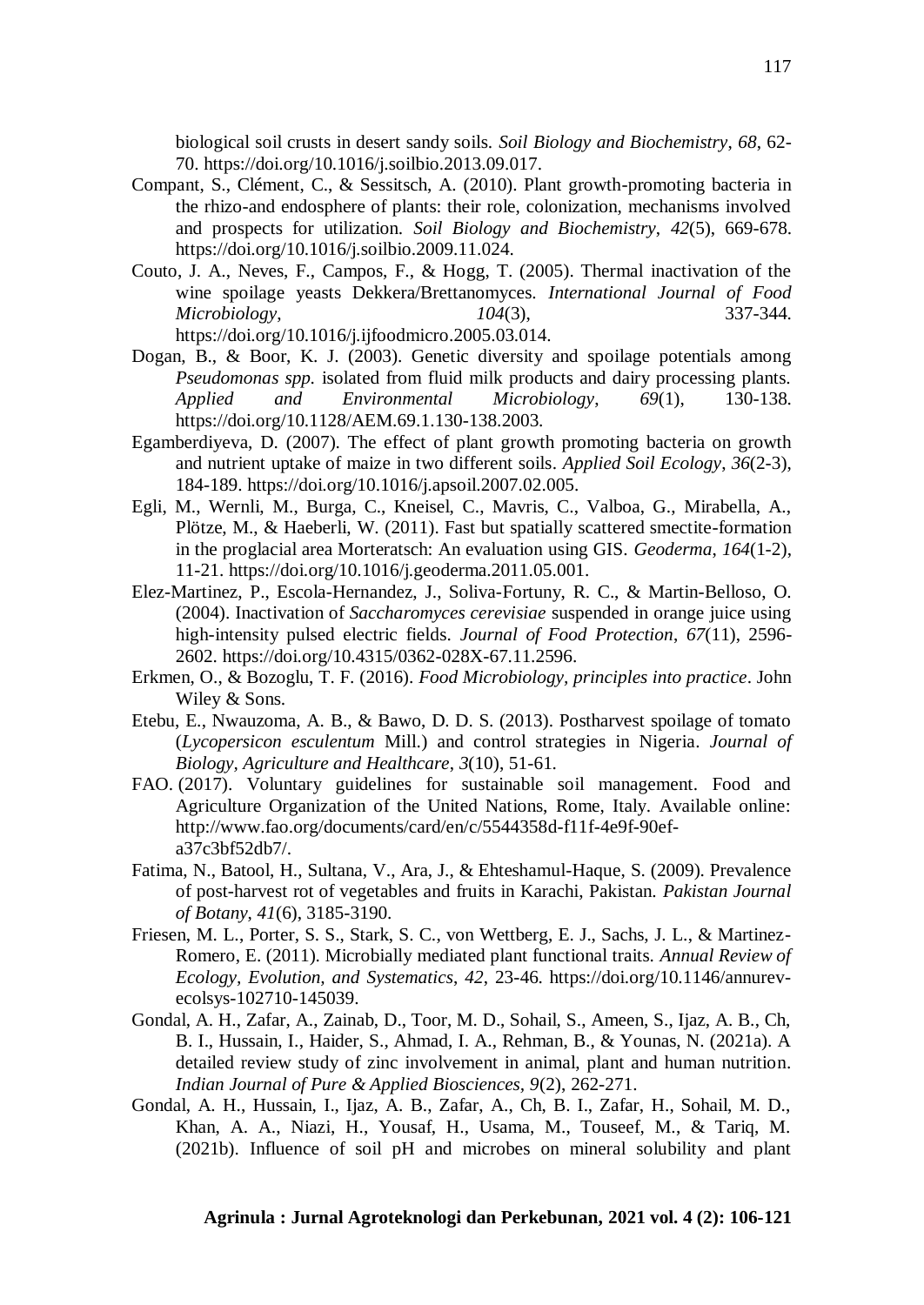nutrition: A review. *International Journal of Agriculture and Biological Sciences, 5*(1), 71-81. http://dx.doi.org/10.5281/zenodo.4625364.

- Gondal, A. H., Zafar, A., Toor, M. D., Ijaz, A. B., Sohail, S., Ch, B. I., Nawaz, T., Haider, S., Ahmad, I. A., Dua-e-Zainab., Rehman, B., Qasim, M., Shah, M. S., & Rehman, M. U. (2021c). Alleviation of zinc deficiency from humans through plants by organic sources: A powerful tonic. *International Journal of Applied Research*, *7*(4), 240-243.
- Gondal, A. H., Zafar, A., Zainab, D., Toor, M. D., Sohail, S., Ameen, S., Ijaz, A. B., Ch, B. I., Hussain, I., Haider, S., Ahmad, I. A., Rehman, B., & Younas, N. (2021d). Adaptability of soil pH through innovative microbial approach. *Current Research in Agricultural Sciences, 8*(2), 71-79.
- Graham, P. H., & Vance, C. P. (2003). Legumes: importance and constraints to greater use. *Plant Physiology*, *131*(3), 872-877. https://doi.org/10.1104/pp.017004.
- Hardy, S. (2002). *Human microbiology*. Taylor & Francis, London.
- Haroon, A., Yaseen, T., Husnain, A., Mehfooz, M., Jarar, M. H., Naveed, U., & Khalid, F. (2020). Water resources helps in the expansion of mosquitoes colonies. *Big Data In Water Resources Engineering (BDWRE), 1*(1), 16-21. http://dx.doi.org/10.26480/bdwre.01.2020.16.21.
- Hayat, R., Ali, S., Amara, U., Khalid, R., & Ahmed, I. (2010). Soil beneficial bacteria and their role in plant growth promotion: a review. *Annals of Microbiology*, *60*(4), 579-598. https://doi.org/10.1007/s13213-010-0117-1.
- Hilali, A., Prévost, D., Broughton, W. J., & Antoun, H. (2001). Effets de l'inoculation avec des souches de *Rhizobium leguminosarum* biovar *trifolii* sur la croissance du blé dans deux sols du Maroc. *Canadian Journal of Microbiology*, *47*(6), 590-593. https://doi.org/10.1139/w01-068.
- Hubbell, D. H., & Kidder, G. (1998). *Biological nitrogen fixation*. University of Florida Cooperative Extension Service, Institute of Food and Agriculture Sciences, EDIS.
- Istina, I. N., Widiastuti, H., Joy, B., & Antralina, M. (2015). Phosphate-solubilizing microbe from Saprists peat soil and their potency to enhance oil palm growth and P uptake. *Procedia Food Science*, *3*, 426-435. https://doi.org/10.1016/j.profoo.2015.01.047.
- Jowkar, M. M., Kafi, M., Khalighi, A., & Hasanzadeh, N. (2012). Postharvest physiological and microbial impact of hydroxy quinoline citrate as 'Cherry Brandy'rose vase solution biocide. *Annals of Biological Research*, *3*(5), 2238- 2247.
- Kasim, W. A., Osman, M. E., Omar, M. N., Abd El-Daim, I. A., Bejai, S., & Meijer, J. (2013). Control of drought stress in wheat using plant-growth-promoting bacteria. *Journal of Plant Growth Regulation*, *32*(1), 122-130. https://doi.org/10.1007/s00344-012-9283-7.
- Koch, A. L. (1990). Growth and form of the bacterial cell wall. *American Scientist*, *78*(4), 327-341. https://www.jstor.org/stable/29774119?seq=1.
- Kumar, A., & Verma, J. P. (2019). The role of microbes to improve crop productivity and soil health. In *Ecological Wisdom Inspired Restoration Engineering* (pp. 249- 265). Springer, Singapore. https://doi.org/10.1007/978-981-13-0149-0\_14.
- Law, S. E., & Cooper, S. C. (2001). Air-assisted electrostatic sprays for postharvest control of fruit and vegetable spoilage microorganisms. *IEEE Transactions on Industry Applications*, *37*(6), 1597-1602. https://doi.org/10.1109/28.968166.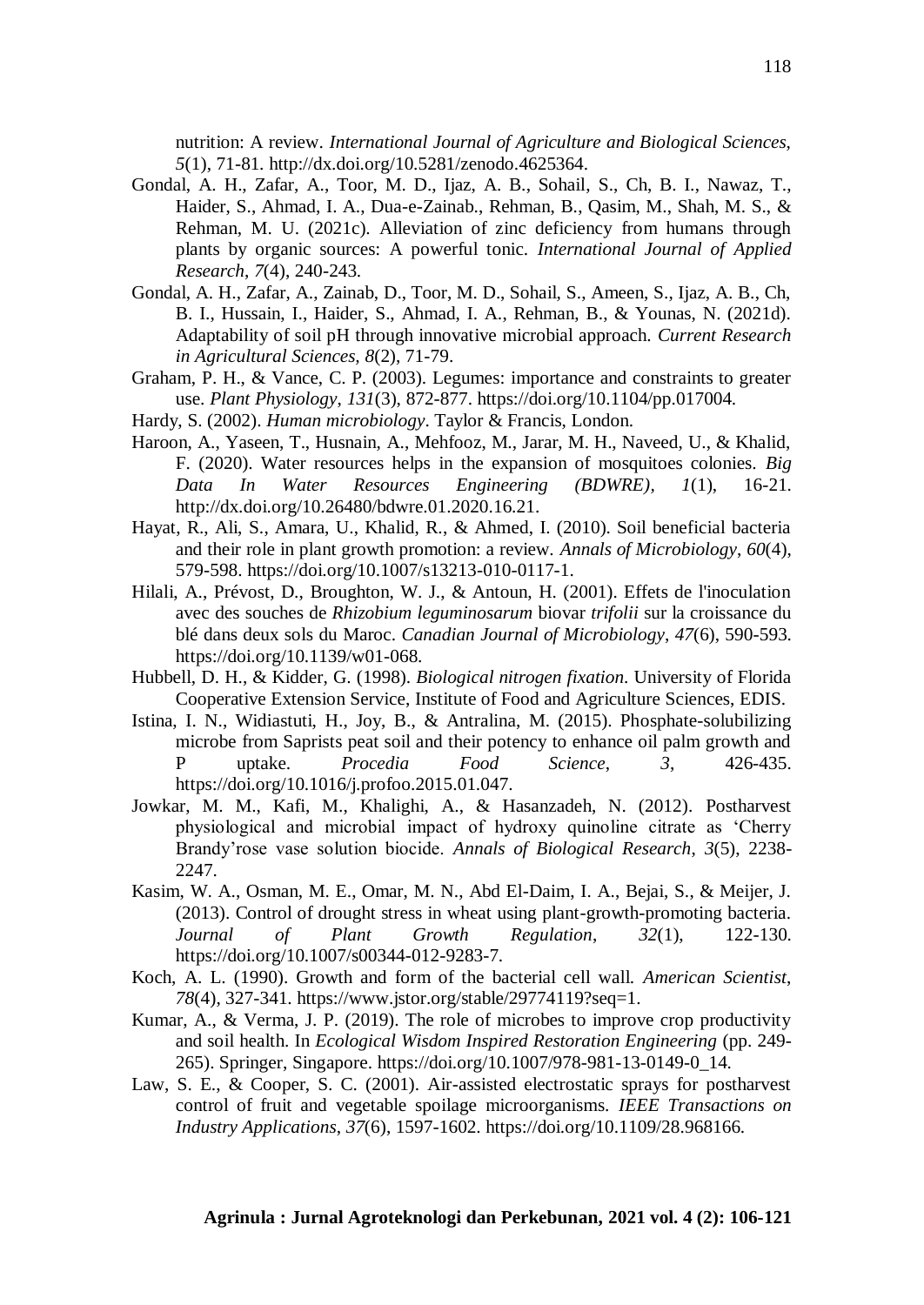- Liao, W., Ho, C. Y., Yan, Y. L., Postlethwait, J., & Stainier, D. Y. (2000). Hhex and scl function in parallel to regulate early endothelial and blood differentiation in zebrafish. *Development*, *127*(20), 4303-4313. https://doi.org/10.1242/dev.127.20.4303.
- Lombard, N., Prestat, E., van Elsas, J. D., & Simonet, P. (2011). Soil-specific limitations for access and analysis of soil microbial communities by metagenomics. *FEMS Microbiology Ecology*, *78*(1), 31-49. https://doi.org/10.1111/j.1574-6941.2011.01140.x.
- Los, B., & Timmer, M. P. (2018). *Measuring bilateral exports of value added: a unified framework* (No. w24896). National Bureau of Economic Research.
- Mandrell, R. E., Gorski, L., & Brandl, M. T. (2005). Attachment of microorganisms to fresh produce. In *Microbiology of fruits and vegetables* (pp. 49-90). CRC Press.
- Mendes, R., Garbeva, P., & Raaijmakers, J. M. (2013). The rhizosphere microbiome: significance of plant beneficial, plant pathogenic, and human pathogenic microorganisms. *FEMS Microbiology Reviews*, *37*(5), 634-663. https://doi.org/10.1111/1574-6976.12028.
- Mendes, R., Kruijt, M., de Bruijn, I., Dekkers, E., van der Voort, M., Schneider, J. H., Piceno, Y., DeSantis, T., Andersen, G., Bakker, P, A, H, M., & Raaijmakers, J. M. (2011). Deciphering the rhizosphere microbiome for disease-suppressive bacteria. *Science*, *332*(6033), 1097-1100. https://doi.org/10.1126/science.1203980.
- Miransari, M. (2011a). Soil microbes and plant fertilization. *Applied Microbiology and Biotechnology*, *92*(5), 875-885. https://doi.org/10.1007/s00253-011-3521-y.
- Miransari, M. (2011b). Interactions between arbuscular mycorrhizal fungi and soil bacteria. *Applied Microbiology and Biotechnology*, *89*(4), 917-930. https://doi.org/10.1007/s00253-010-3004-6.
- Postgate, J. R. (1982). *The fundamentals of nitrogen fixation*. New York: Cambridge University Press.
- Qiao, Q., Wang, F., Zhang, J., Chen, Y., Zhang, C., Liu, G., Zhang, H., Ma, C., & Zhang, J. (2017). The variation in the rhizosphere microbiome of cotton with soil type, genotype and developmental stage. *Scientific Reports*, *7*, 3940. https://doi.org/10.1038/s41598-017-04213-7.
- Rakhmanova, A., Khan, Z. A., & Shah, K. (2018). A mini review fermentation and preservation: role of lactic acid bacteria. *MOJ Food Processing & Technology*, *6*(5), 414-417.
- Rashid, M. I., Mujawar, L. H., Shahzad, T., Almeelbi, T., Ismail, I. M., & Oves, M. (2016). Bacteria and fungi can contribute to nutrients bioavailability and aggregate formation in degraded soils. *Microbiological Research*, *183*, 26-41. https://doi.org/10.1016/j.micres.2015.11.007.
- Rawat, S. (2015). Food Spoilage: Microorganisms and their prevention. *Asian Journal of Plant Science and Research*, *5*(4), 47-56.
- Richardson, A. E., Barea, J. M., McNeill, A. M., & Prigent-Combaret, C. (2009). Acquisition of phosphorus and nitrogen in the rhizosphere and plant growth promotion by microorganisms. *Plant and Soil*, *321*(1), 305-339. https://doi.org/10.1007/s11104-009-9895-2.
- Rossi, F., & De Philippis, R. (2015). Role of cyanobacterial exopolysaccharides in phototrophic biofilms and in complex microbial mats. *Life*, *5*(2), 1218-1238. https://doi.org/10.3390/life5021218.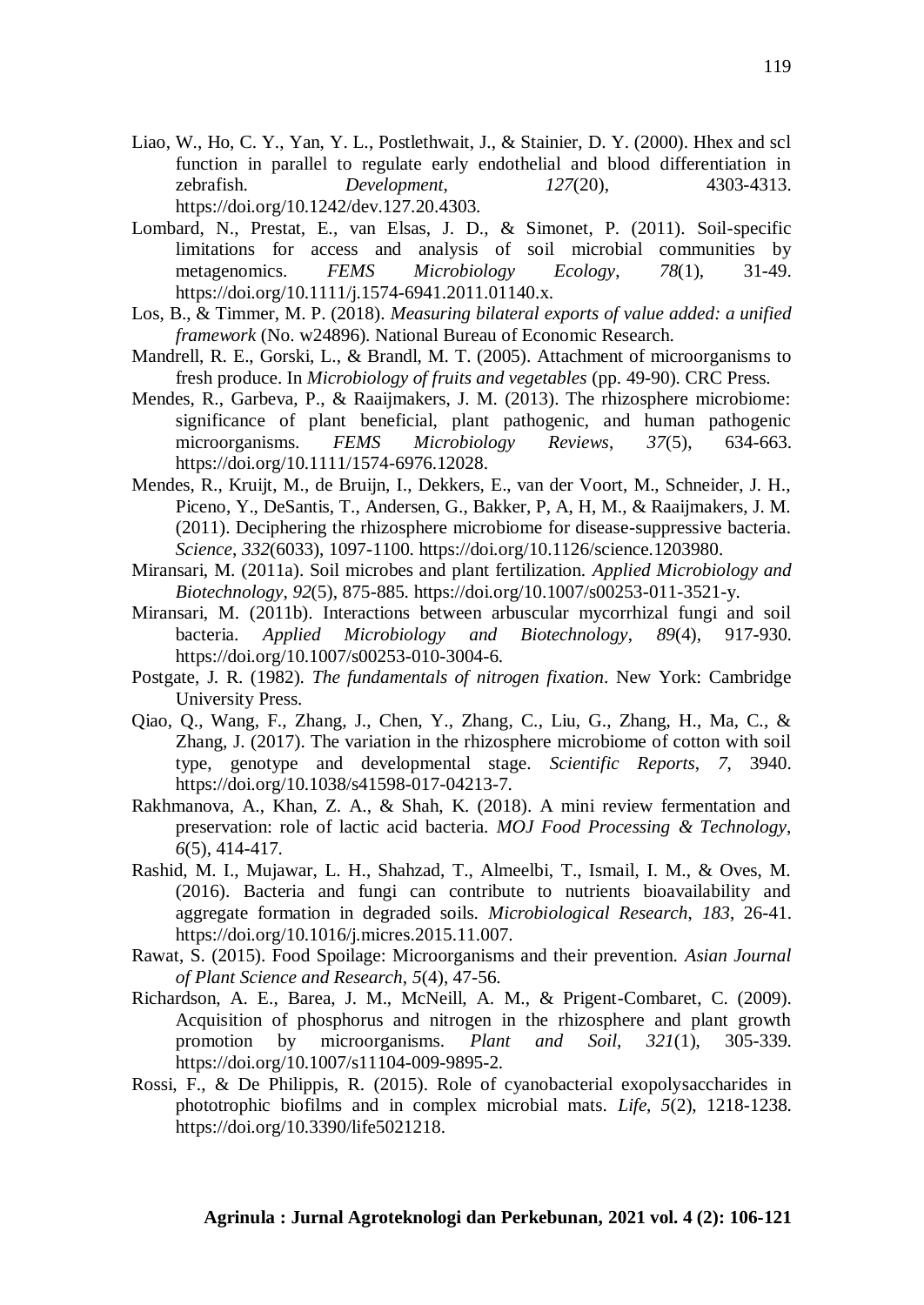- Rossi, F., Olguín, E. J., Diels, L., & De Philippis, R. (2015). Microbial fixation of  $CO<sub>2</sub>$ in water bodies and in drylands to combat climate change, soil loss and desertification. *New Biotechnology*, *32*(1), 109-120. https://doi.org/10.1016/j.nbt.2013.12.002.
- Schnable, P. S., Ware, D., Fulton, R. S., Stein, J. C., Wei, F., Pasternak, S., et al., (2009). The B73 maize genome: complexity, diversity, and dynamics. *Science*, *326*(5956), 1112-1115. https://doi.org/10.1126/science.1178534.
- Seeling, B., & Zasoski, R. J. (1993). Microbial effects in maintaining organic and inorganic solution phosphorus concentrations in a grassland topsoil. *Plant and Soil*, *148*(2), 277-284. https://doi.org/10.1007/BF00012865.
- Semhi, K., Chaudhuri, S., Clauer, N., & Boeglin, J. L. (2008). Impact of termite activity on soil environment: A perspective from their soluble chemical components. *International Journal of Environmental Science & Technology*, *5*(4), 431-444. https://doi.org/10.1007/BF03326039.
- Shameer, S., & Prasad, T. N. V. K. V. (2018). Plant growth promoting rhizobacteria for sustainable agricultural practices with special reference to biotic and abiotic stresses. *Plant Growth Regulation*, *84*(3), 603-615. https://doi.org/10.1007/s10725-017-0365-1.
- Sofo, A., Mininni, A. N., & Ricciuti, P. (2020). Soil macrofauna: A key factor for increasing soil fertility and promoting sustainable soil use in fruit orchard agrosystems. *Agronomy*, *10*(4), 456. https://doi.org/10.3390/agronomy10040456.
- Srivastava, S. (2003). *Understanding bacteria*. Springer Science & Business Media.
- Stelmach-Mardas, M., Rodacki, T., Dobrowolska-Iwanek, J., Brzozowska, A., Walkowiak, J., Wojtanowska-Krosniak, A., Zagrodzki, P., Bechthold, A., Mardas, M., & Boeing, H. (2016). Link between food energy density and body weight changes in obese adults. *Nutrients*, *8*(4), 229. http://dx.doi.org/10.3390/nu8040229.
- Van Der Heijden, M. G. A., Bardgett, R. D., & Van Straalen, N. M. (2008). The unseen majority: soil microbes as drivers of plant diversity and productivity in terrestrial ecosystems. *Ecology Letters*, *11*(3), 296-310. https://doi.org/10.1111/j.1461- 0248.2007.01139.x.
- Verbon, E. H., & Liberman, L. M. (2016). Beneficial microbes affect endogenous mechanisms controlling root development. *Trends in Plant Science*, *21*(3), 218- 229. https://doi.org/10.1016/j.tplants.2016.01.013.
- Verma, J. P., Yadav, J., Tiwari, K. N., & Kumar, A. (2013). Effect of indigenous *Mesorhizobium spp.* and plant growth promoting rhizobacteria on yields and nutrients uptake of chickpea (*Cicer arietinum* L.) under sustainable agriculture. *Ecological Engineering*, *51*, 282-286. https://doi.org/10.1016/j.ecoleng.2012.12.022.
- Verma, S., Marshall, J., Gerbig, C., Rödenbeck, C., & Totsche, K. U. (2017). The constraint of  $CO<sub>2</sub>$  measurements made onboard passenger aircraft on surface– atmosphere fluxes: the impact of transport model errors in vertical mixing. *Atmospheric Chemistry and Physics*, *17*(9), 5665-5675. https://doi.org/10.5194/acp-17-5665-2017.
- Veum, K. S., Goyne, K. W., Kremer, R. J., Miles, R. J., & Sudduth, K. A. (2014). Biological indicators of soil quality and soil organic matter characteristics in an agricultural management continuum. *Biogeochemistry*, *117*(1), 81-99. https://doi.org/10.1007/s10533-013-9868-7.